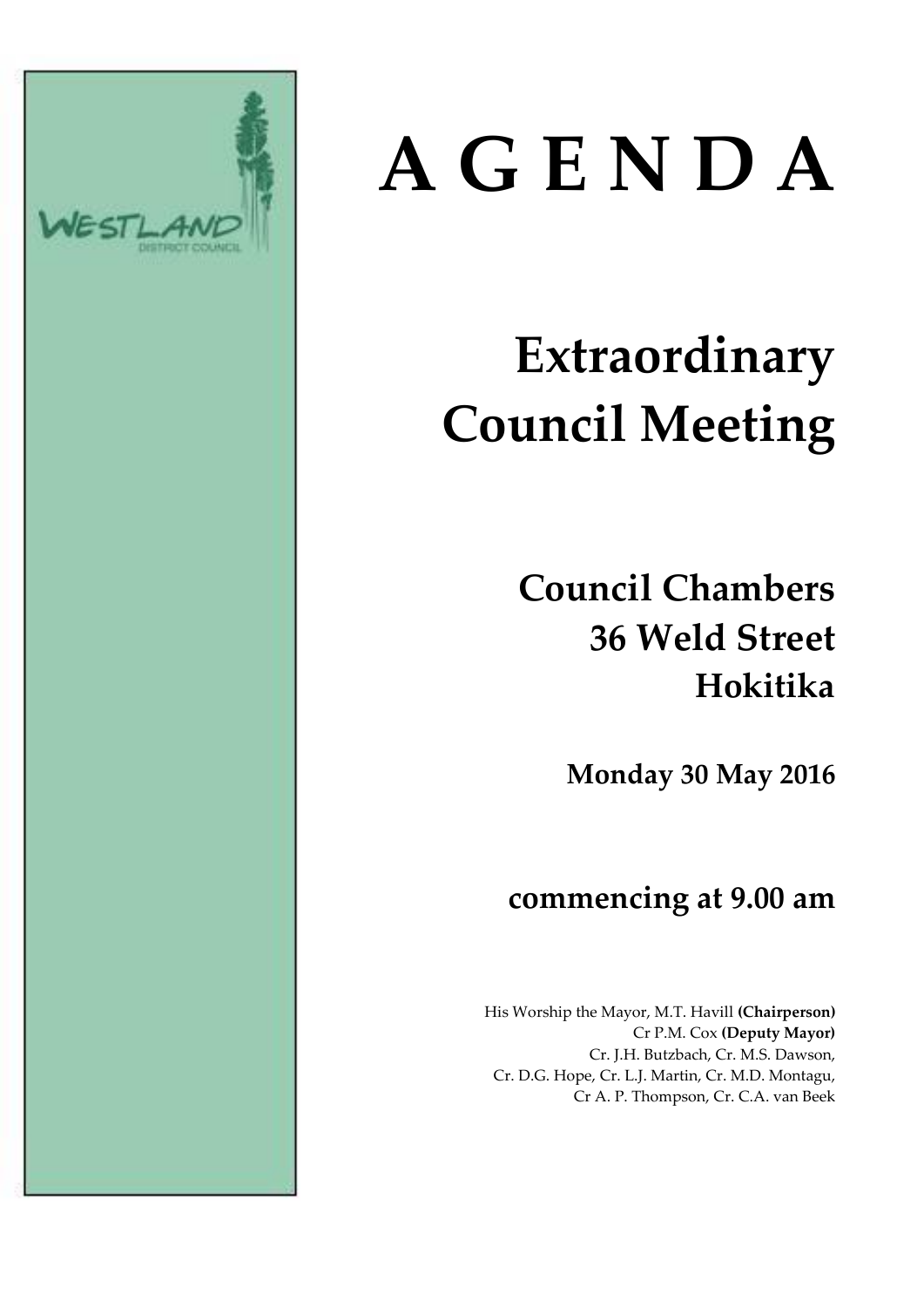

## **EXTRAORDINARY COUNCIL MEETING**

#### **NOTICE IS HEREBY GIVEN THAT AN EXTRAORDINARY MEETING OF THE WESTLAND DISTRICT COUNCIL WILL BE HELD IN THE COUNCIL CHAMBERS, 36 WELD STREET, HOKITIKA ON MONDAY 30 MAY 2016 COMMENCING AT 9.00 AM**

#### *Tanya Winter Chief Executive 26 May 2016*

#### **COUNCIL VISION**

**COUNCIL VISION** delivery of sound infrastructure, policy and regulation. Westland District Council will facilitate the development of communities within its district through

This will be achieved by:

- Involving the community and stakeholders.
- Delivering core services that meet community expectations and demonstrate value and quality.
- Proudly promoting, protecting and leveraging our historic, environmental and natural resource base to enhance lifestyle and opportunity for future generations.

#### **Purpose:**

The Council is required to give effect to the purpose of local government as prescribed by section 10 of the Local Government Act 2002. That purpose is:

- (a) To enable democratic local decision-making and action, by and on behalf of, communities; and
- (b) To meet the current and future needs of communities for good-quality local infrastructure, local public services, and performance of regulatory functions in a way that is most costeffective for households and businesses

*Health and Safety Briefing from the Chief Executive.*